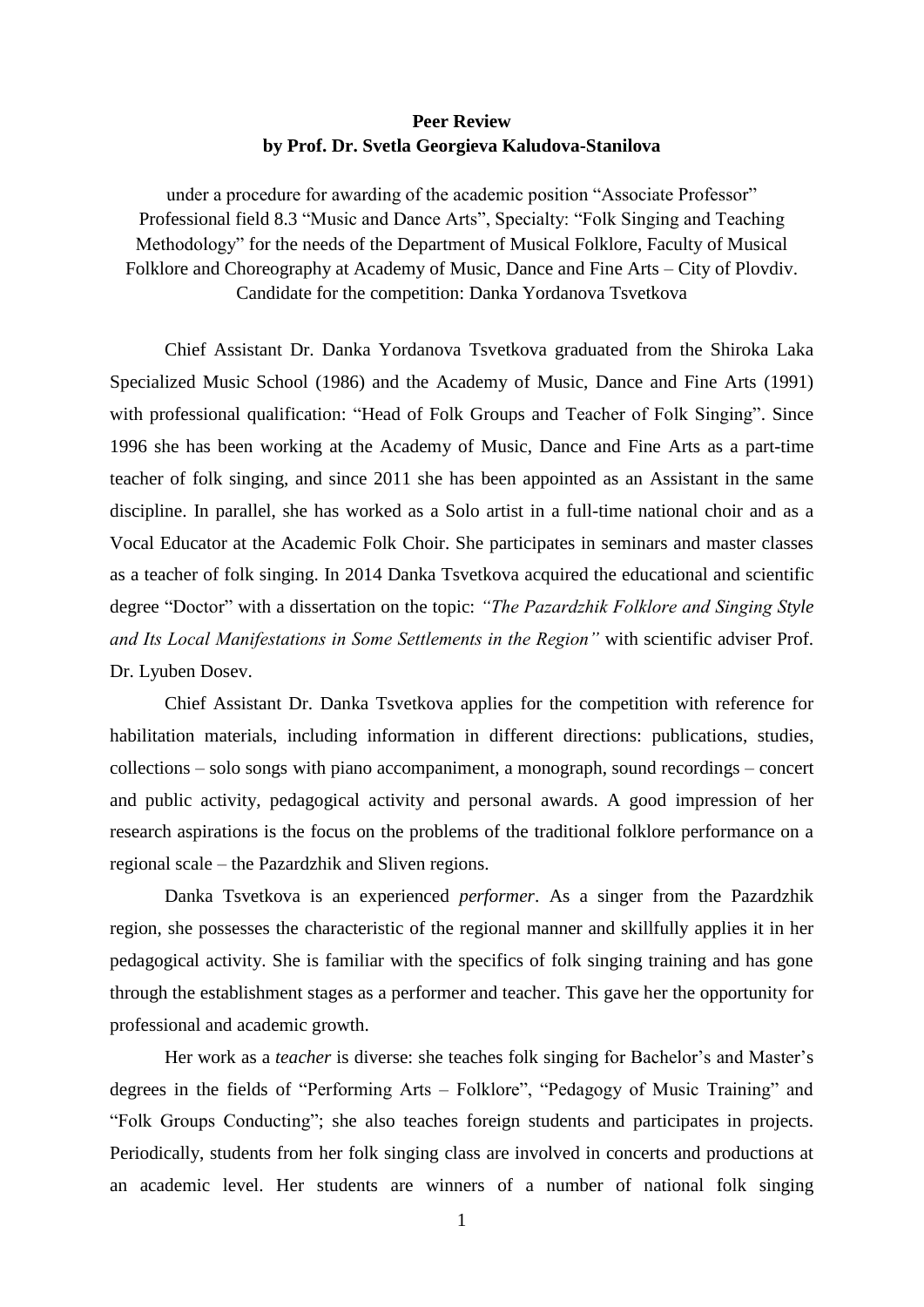competitions, and some of them have made recordings in prestigious media. She successfully teaches a master class at the Prof. Veselin Stoyanov National School of Arts – City of Ruse and *workshops* with the Sedianka Choir from Denmark and the Perunika Choir from Sweden, as well as with students from York University – Toronto (Canada).

Her work as a vocal educator motivates her to focus on the issuance of *teaching aids* – three collections of solo songs with piano accompaniment, two of which were issued after the acquisition of the scientific title "Doctor":"Folk Songs from Shopluka" (2016) and "Where Tears Fell Songs Blossomed" (2017). Both teaching aids are widely applicable in the teaching processes of music schools in folklore, as well as at the Academy of Music, Dance and Fine Arts.

Tsvetkova's concert activity is extremely intense: as a Soloist she has recorded records for the Bulgarian National Radio and the Bulgarian National Television. She is also a Conductor of a folk choir at the Sliven Folk Song and Dance Ensemble and a Vocal Educator and Assistant Conductor of the Academic Folk Choir at the Academy of Music, Dance and Fine Arts. Her performing and pedagogical activity has received public recognition and she has won numerous personal awards. Tsvetkova is also a member of juries at prestigious national folk arts competitions.

The scientific activity of Chief Assistant Dr. Danka Tsvetkova is represented by the publications: "Trembling – a Phenomenon in Bulgarian Folk Singing Art" in the magazine "Musical Horizons", Vol. 5/2007 and "Male Folk Singing in the Pazardzhik Region" - Yearbook of the Academy of Music, Dance and Fine Arts (2011).

The two studies presented *"Folk Singing in the Pazardzhik Region"* and *"Local Manifestation of the Pazardzhik Folklore and Performing Style in the villages of Belovitsa, Lyuben and Dragomir"* represent an excerpt from her dissertation work.

The emphasis in the scientific activity is on the presented monograph *"Male Folklore Performance in Sliven – Known and Unknown"*. The candidate started the study of "male singing" in her dissertation work, determining its regional focus in the Sliven region. The work presents the folklore of Sliven through the stylistics and repertoire of three generations of male singers who have become popular in time as an "emblem" for imitation and continuity. The thorough study of the problem has meaning and contribution, both regionally and in the field of the musical folklore.

The provided reference of the habilitation materials shows the high activity of the candidate in several directions. All of them are in the required volume of national requirements for successful application in this competition. I believe that the submitted activity and quotations